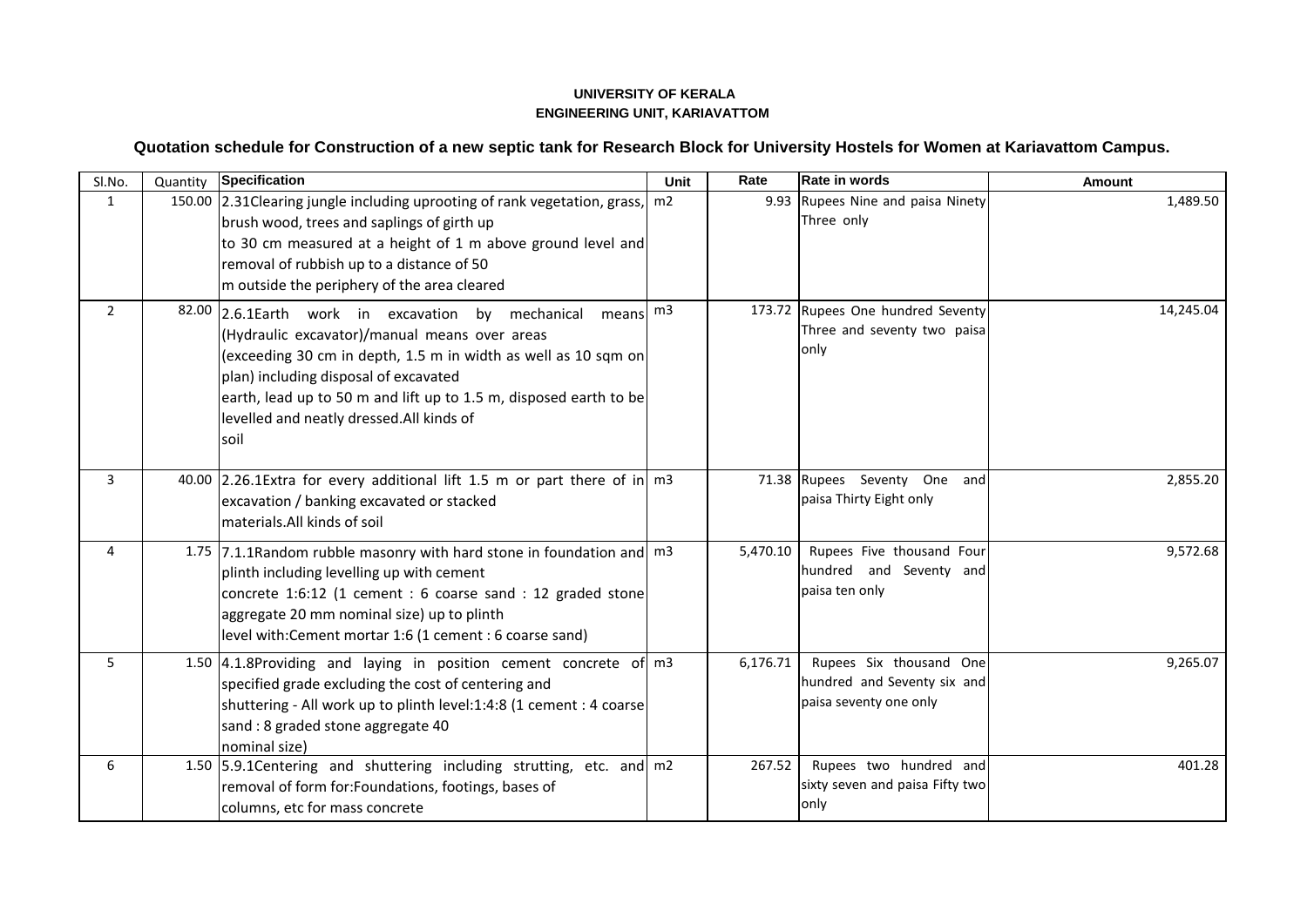|    | 100.00 5.9.2 Centering and shuttering including strutting, etc. and m2<br>removal of form for: Walls (any thickness) including<br>attached pilasters, butteresses, plinth and string courses etc                                                                                                |        | 522.20 Rupees Five hundred twenty<br>two and Twenty paisa only                                | 52,220.00 |
|----|-------------------------------------------------------------------------------------------------------------------------------------------------------------------------------------------------------------------------------------------------------------------------------------------------|--------|-----------------------------------------------------------------------------------------------|-----------|
| 8  | 12.24 5.9.3 Centering and shuttering including strutting, etc. and m2<br>removal of form for: Suspended floors, roofs,<br>landings, balconies and access platform                                                                                                                               |        | 582.48 Rupees Five hundred Eighty<br>Two and Forty Eight paisa<br>only                        | 7,129.56  |
| 9  | 11.00 5.1.2Providing and laying in position specified grade of m3<br>reinforced cement concrete, excluding the cost of<br>centering, shuttering, finishing and reinforcement - All work up<br>to plinth level:1:1:5:3 (1 cement 1.5 coarse<br>sand :3 graded stone aggregate 20 mm nominal size |        | 8,572.83 Rupees Eight Thousand Five<br>Hundred and Seventy Two and<br>paisa Eighty Three only | 94,301.13 |
| 10 | 1,000.00 5.22.6Steel reinforcement for R.C.C work including straightening,  kg<br>cutting, bending, placing in position and<br>binding all complete upto plinth levelThermo - Mechanically<br>Treated bars of grade Fe-500D or more                                                             |        | 78.07 Rupees Seventy<br>Eight and<br>paisa Seven only                                         | 78,070.00 |
| 11 | 82.00 13.7.112 mm cement plaster finished with a floating coat of neat   m2<br>cement of mix:1:3 (1 cement : 3 fine sand)                                                                                                                                                                       | 312.83 | Rupees Three Hundred and<br>Twelve and paisa Eighty Three<br><b>Only</b>                      | 25,652.06 |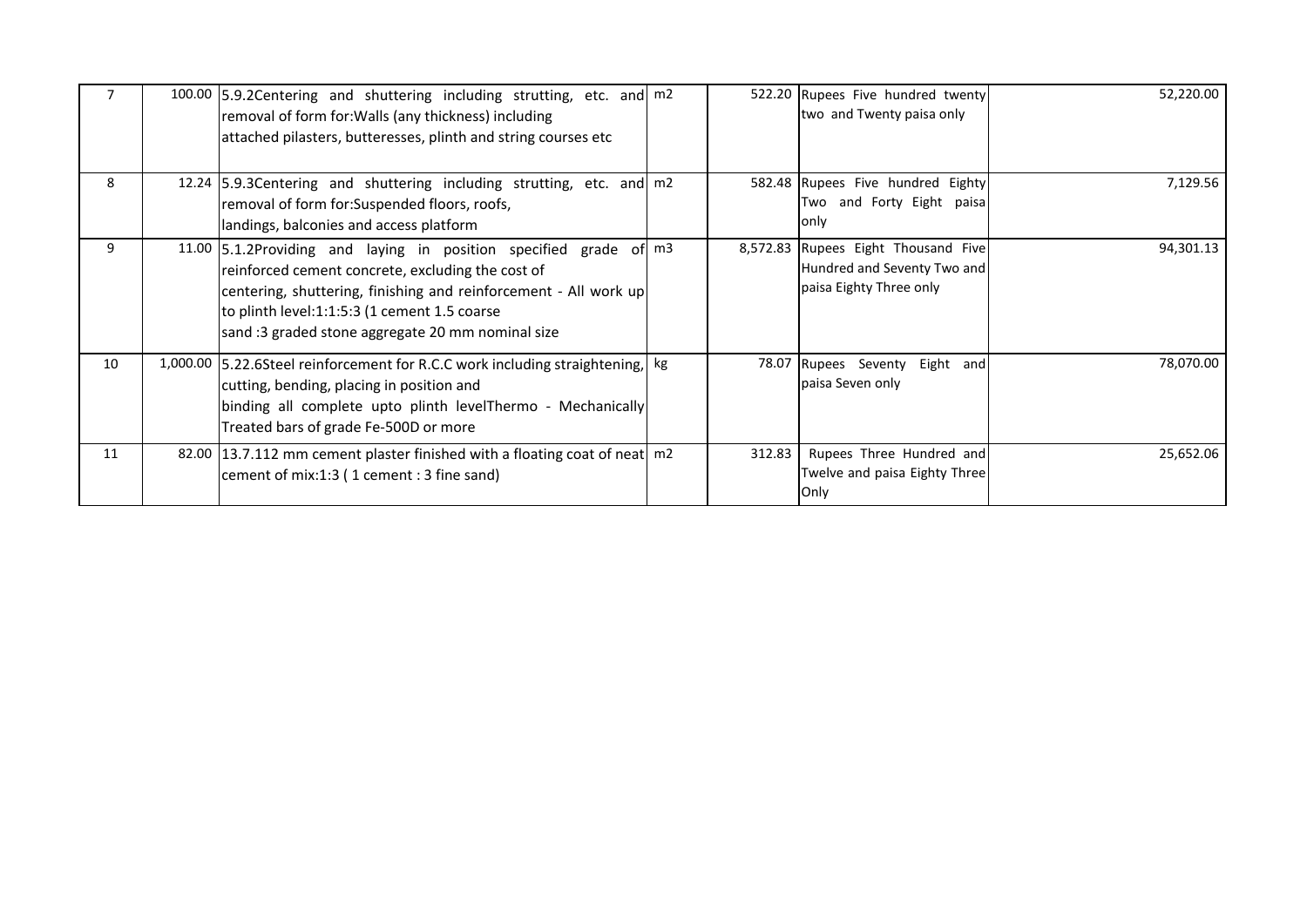| 12 | 80.00 13.18 Neat cement punning                                                                                                                                                                                                         | m2 | 58.76 Rupees Fifty Eight and paisa<br>Seventy Six only            | 4,700.80  |
|----|-----------------------------------------------------------------------------------------------------------------------------------------------------------------------------------------------------------------------------------------|----|-------------------------------------------------------------------|-----------|
| 13 | 25.00 50.18.9.9.1 Providing and fixing PVC pipes includings jointing of m<br>pipes with one step PVC solvent cement, trenching,<br>refilling & testing of Joints complete as per direction of engineer<br>in charge.110 mm dia 6Kgf/cm2 |    | 437.70 Rupees Four hundred Thirty<br>Seven and Seventy paisa only | 10,942.50 |
| 14 | 2.00 50.18.9.22.1Providing and fixing PVC moulded fittings/ E<br>accessories for Rigid PVC pipes, including jointing with PVC<br>Isolvent cement - 110 mm dia Elbow                                                                     |    | 102.50 Rupees One hundred and two<br>and paisa Fifty only         | 205.00    |